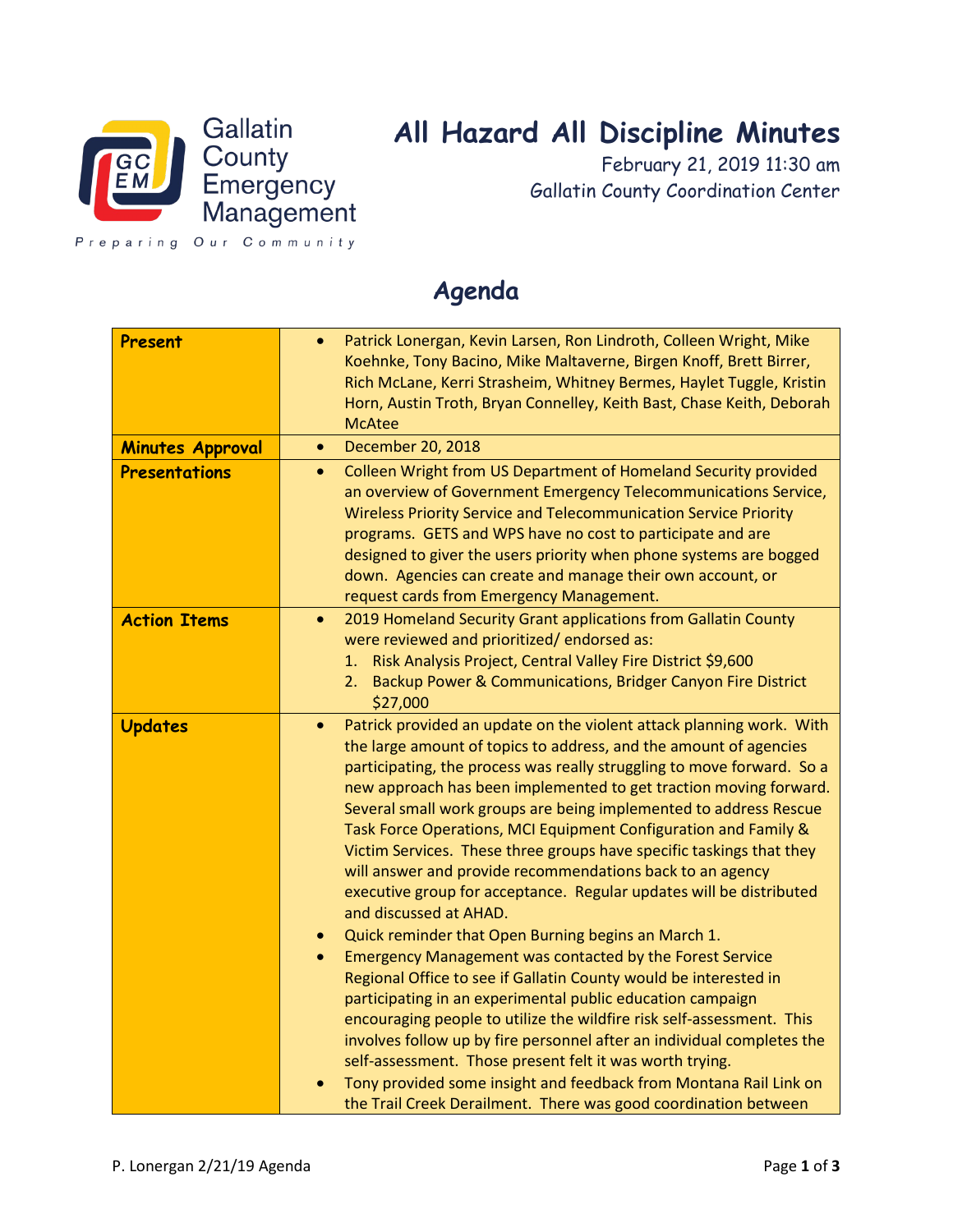|              | MRL and Gallatin County and both sides felt the early coordination<br>was valuable. |
|--------------|-------------------------------------------------------------------------------------|
| Next meeting | <b>April 18, 2019</b>                                                               |

# **Upcoming Activities**

| Upcoming Training (https://www.readygallatin.com/training-opportunities)      |  |  |
|-------------------------------------------------------------------------------|--|--|
| DNRC Basic Wildland, 2/23-24/19, Livingston<br>$\bullet$                      |  |  |
| S-212, Wildfire Powersaws, 2/24/19, Ennis                                     |  |  |
| G290/291, Public Information Officer, 2/27-28/19, Hamilton                    |  |  |
| ICS300, Intermediate ICS, 2/28/19-3/1/19, Missoula<br>$\bullet$               |  |  |
| ICS300, Intermediate ICS, 3/5-6/19, Missoula<br>$\bullet$                     |  |  |
| F0610, WUI for Structural Company Officers, 4/13-14/19, Missoula<br>$\bullet$ |  |  |
| ICS400, Advanced ICS, 4/17-18/19, Missoula<br>$\bullet$                       |  |  |
| Wildfire Leadership Conference, 4/26-28/19, Bozeman<br>$\bullet$              |  |  |
| S236, Heavy Equipment Boss, 5/14-15/19, West Yellowstone<br>$\bullet$         |  |  |
| Traffic Incident Management System, 5/21/19, Three Forks<br>$\bullet$         |  |  |
| S211, Portable Pumps, 5/29-30/19, Yellowstone NP<br>$\bullet$                 |  |  |
| S230/231, 5/29-20/19, West Yellowstone<br>$\bullet$                           |  |  |
| S270, Basic Air Operations, 6/3-7/19, Bozeman<br>$\bullet$                    |  |  |
| S131, Advanced Firefighter, 6/10-11/19, Livingston<br>$\bullet$               |  |  |
| L280, Followership to Leadership, 6/12-13/19, Bozeman<br>$\bullet$            |  |  |
| S212, Wildfire Powersaws, 6/17-19/19, Bozeman                                 |  |  |
| <b>Upcoming Exercises</b>                                                     |  |  |
|                                                                               |  |  |